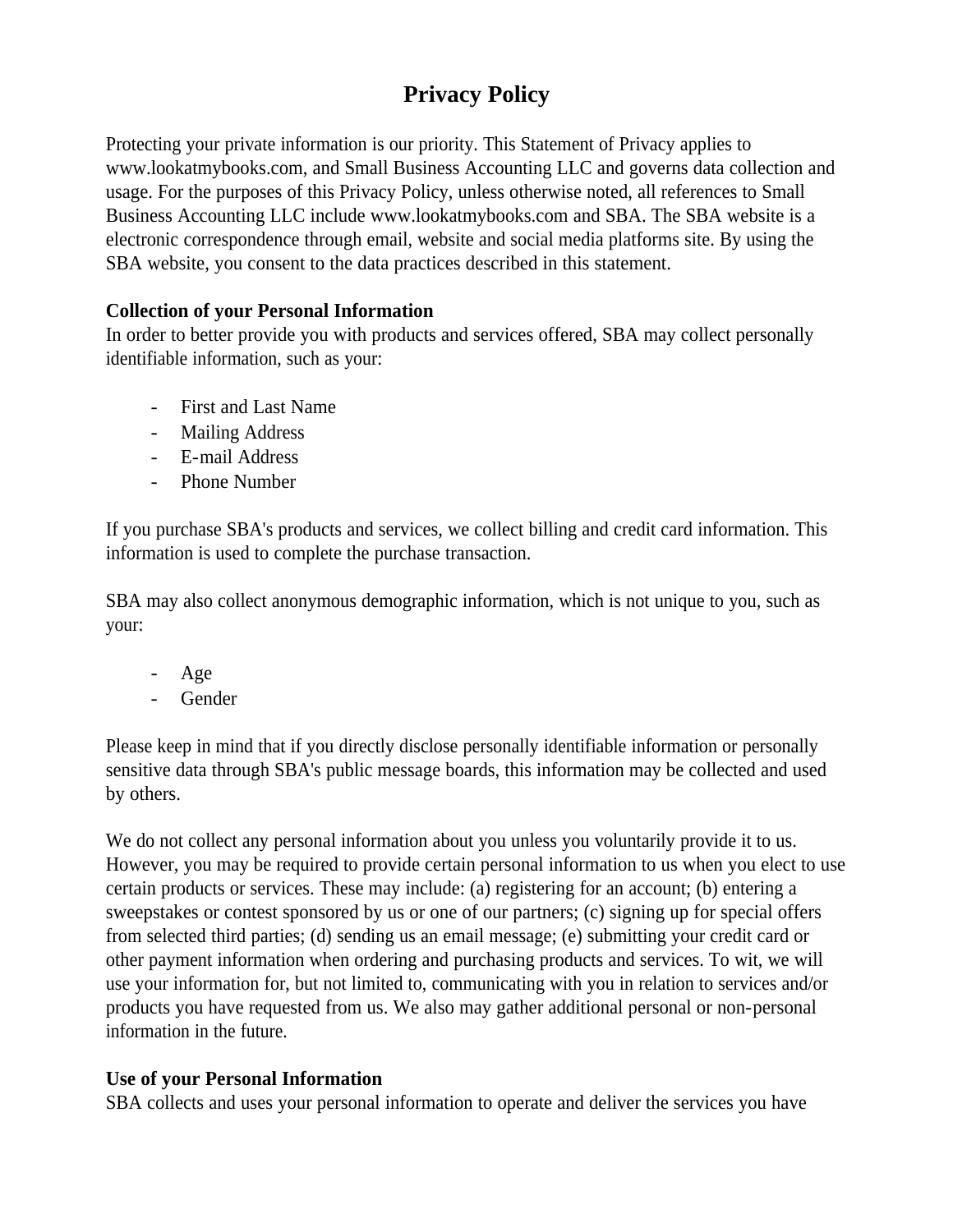requested.

SBA may also use your personally identifiable information to inform you of other products or services available from SBA and its affiliates.

### **Sharing Information with Third Parties**

SBA does not sell, rent or lease its customer lists to third parties.

SBA may share data with trusted partners to help perform statistical analysis, send you email or postal mail, provide customer support, or arrange for deliveries. All such third parties are prohibited from using your personal information except to provide these services to SBA, and they are required to maintain the confidentiality of your information.

SBA may disclose your personal information, without notice, if required to do so by law or in the good faith belief that such action is necessary to: (a) conform to the edicts of the law or comply with legal process served on SBA or the site; (b) protect and defend the rights or property of SBA; and/or (c) act under exigent circumstances to protect the personal safety of users of SBA, or the public.

### **Tracking User Behavior**

SBA may keep track of the websites and pages our users visit within SBA, in order to determine what SBA services are the most popular. This data is used to deliver customized content and advertising within SBA to customers whose behavior indicates that they are interested in a particular subject area.

### **Automatically Collected Information**

Information about your computer hardware and software may be automatically collected by SBA. This information can include: your IP address, browser type, domain names, access times and referring website addresses. This information is used for the operation of the service, to maintain quality of the service, and to provide general statistics regarding use of the SBA website.

#### **Use of Cookies**

The SBA website may use "cookies" to help you personalize your online experience. A cookie is a text file that is placed on your hard disk by a web page server. Cookies cannot be used to run programs or deliver viruses to your computer. Cookies are uniquely assigned to you, and can only be read by a web server in the domain that issued the cookie to you.

One of the primary purposes of cookies is to provide a convenience feature to save you time. The purpose of a cookie is to tell the Web server that you have returned to a specific page. For example, if you personalize SBA pages, or register with SBA site or services, a cookie helps SBA to recall your specific information on subsequent visits. This simplifies the process of recording your personal information, such as billing addresses, shipping addresses, and so on. When you return to the same SBA website, the information you previously provided can be retrieved, so you can easily use the SBA features that you customized.

.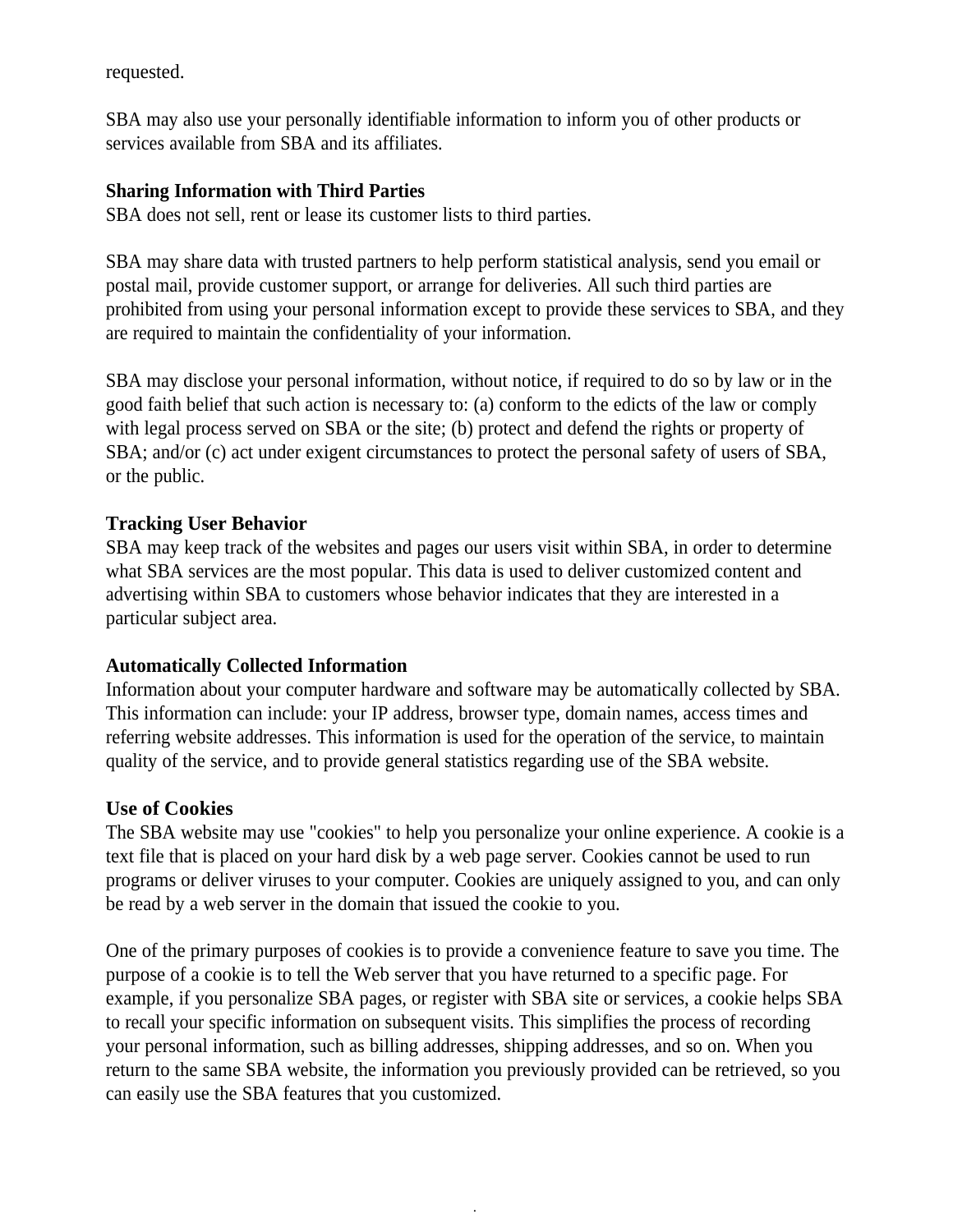You have the ability to accept or decline cookies. Most Web browsers automatically accept cookies, but you can usually modify your browser setting to decline cookies if you prefer. If you choose to decline cookies, you may not be able to fully experience the interactive features of the SBA services or websites you visit.

# **Right to Deletion**

Subject to certain exceptions set out below, on receipt of a verifiable request from you, we will:

- Delete your personal information from our records; and
- Direct any service providers to delete your personal information from their records.

Please note that we may not be able to comply with requests to delete your personal information if it is necessary to:

- Complete the transaction for which the personal information was collected, fulfill the terms of a written warranty or product recall conducted in accordance with federal law, provide a good or service requested by you, or reasonably anticipated within the context of our ongoing business relationship with you, or otherwise perform a contract between you and us;
- Detect security incidents, protect against malicious, deceptive, fraudulent, or illegal activity; or prosecute those responsible for that activity;
- Debug to identify and repair errors that impair existing intended functionality;
- Exercise free speech, ensure the right of another consumer to exercise his or her right of free speech, or exercise another right provided for by law;
- Comply with the California Electronic Communications Privacy Act;
- Engage in public or peer-reviewed scientific, historical, or statistical research in the public interest that adheres to all other applicable ethics and privacy laws, when our deletion of the information is likely to render impossible or seriously impair the achievement of such research, provided we have obtained your informed consent;
- Enable solely internal uses that are reasonably aligned with your expectations based on your relationship with us;
- Comply with an existing legal obligation; or
- Otherwise use your personal information, internally, in a lawful manner that is compatible with the context in which you provided the information.

# **Children Under Thirteen**

SBA does not knowingly collect personally identifiable information from children under the age of thirteen. If you are under the age of thirteen, you must ask your parent or guardian for permission to use this website.

# **E-mail Communications**

From time to time, SBA may contact you via email for the purpose of providing announcements, promotional offers, alerts, confirmations, surveys, and/or other general communication. In order to improve our Services, we may receive a notification when you open an email from SBA or click on a link therein.

.